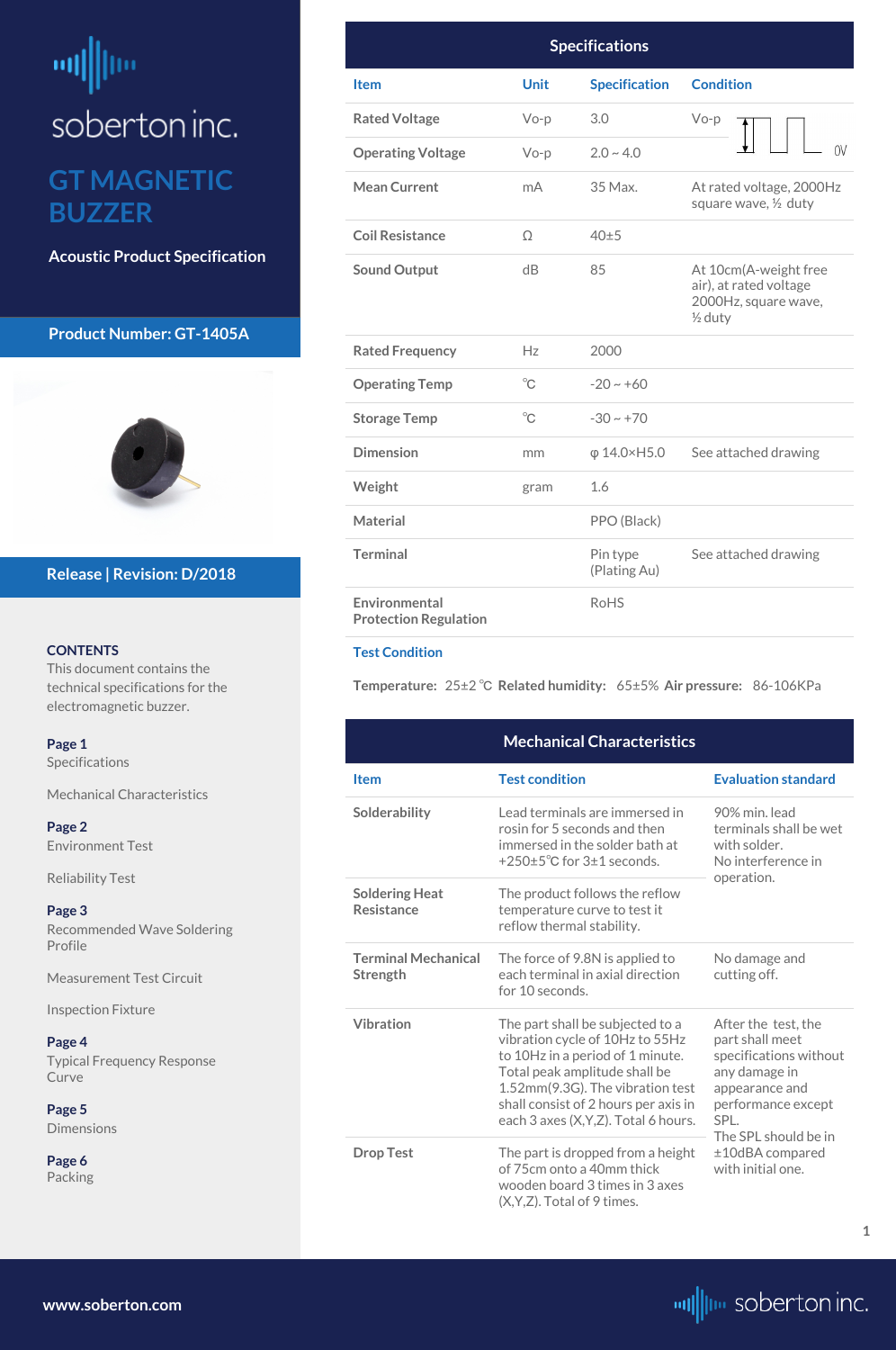## <span id="page-1-0"></span>шļ soberton inc. **GT MAGNETIC BUZZER**

**Acoustic Product Specification**

#### **Product Number: GT-1405A**



#### **CONTENTS**

This document contains the technical specifications for the electromagnetic buzzer.

**[Page 1](#page-0-0)** [Specifications](#page-0-0) 

[Mechanical Characteristics](#page-0-0)

**Page 2** Environment Test

Reliability Test

**[Page 3](#page-2-0)** [Recommended Wave Soldering](#page-2-0)  [Profile](#page-2-0)

[Measurement Test Circuit](#page-2-0)

[Inspection Fixture](#page-2-0)

#### **[Page](#page-3-0) 4**

[Typical Frequency Response](#page-3-0)  [Curve](#page-3-0)

**[Page](#page-4-0) 5** [Dimensions](#page-4-0)

**[Page](#page-5-0) 6** [Packing](#page-5-0)

#### **Release | Revision: D/2018**

**[www.soberton.com](http://www.soberton.com)**



| <b>Environment Test</b> |                                                                                                                                                                      |                                                                                                              |  |  |
|-------------------------|----------------------------------------------------------------------------------------------------------------------------------------------------------------------|--------------------------------------------------------------------------------------------------------------|--|--|
| <b>Item</b>             | <b>Test condition</b>                                                                                                                                                | <b>Evaluation standard</b>                                                                                   |  |  |
| <b>High Temp. Test</b>  | The part is placed in a chamber<br>at $+70^{\circ}$ C for 96 hours.                                                                                                  | After the test, the part<br>shall meet specifications<br>without any<br>degradation in                       |  |  |
| Low Temp. Test          | The part is placed in a chamber<br>at -30°C for 96 hours.                                                                                                            | appearance and<br>performance except                                                                         |  |  |
| <b>Thermal Shock</b>    | The part shall be subjected to<br>10 cycles. Each cycle shall<br>consist of:<br>$+70^{\circ}$ C<br>$-30^{\circ}$ C<br>30 min<br>$30 \text{ min}$<br>$60 \text{ min}$ | SPL.<br>After 4 hours at $+25^{\circ}$ C.<br>the SPL should be in<br>$±10$ dBA compared with<br>initial one. |  |  |

**Temp./Humidity Cycle**

The part shall be subjected to 10 cycles. One cycle shall be 24 hours and consist of:



| <b>Reliability Test</b>    |                                                                                                                                                          |                                                                                                                                |  |  |
|----------------------------|----------------------------------------------------------------------------------------------------------------------------------------------------------|--------------------------------------------------------------------------------------------------------------------------------|--|--|
| <b>Item</b>                | <b>Test condition</b>                                                                                                                                    | <b>Evaluation standard</b>                                                                                                     |  |  |
| <b>Operating Life Test</b> | <b>Ordinary Temperature</b><br>The part shall be subjected to<br>96 hours of continuous<br>operation at $+25\pm10^{\circ}$ C.<br><b>High Temperature</b> | After the test, the part<br>shall meet<br>specifications without<br>any degradation in<br>appearance and<br>performance except |  |  |
|                            | The part shall be subjected to<br>72 hours of continuous<br>operation at $+60^{\circ}$ C at 3.0V,<br>2000Hz applied.                                     | SPL.<br>After 4 hours at $+25^{\circ}$ C,<br>the SPL should be in<br>$±10$ dBA compared with<br>initial one.                   |  |  |
|                            | <b>Low Temperature</b><br>The part shall be subjected to<br>72 hours of continuous<br>operation at $-20^{\circ}$ C at 3.0V,                              |                                                                                                                                |  |  |

2000Hz applied.

#### **Standard test condition:**

**a) Temperature:** +5~+35℃

**b) Humidity:** 45~85%

**c) Pressure:** 86~106KPa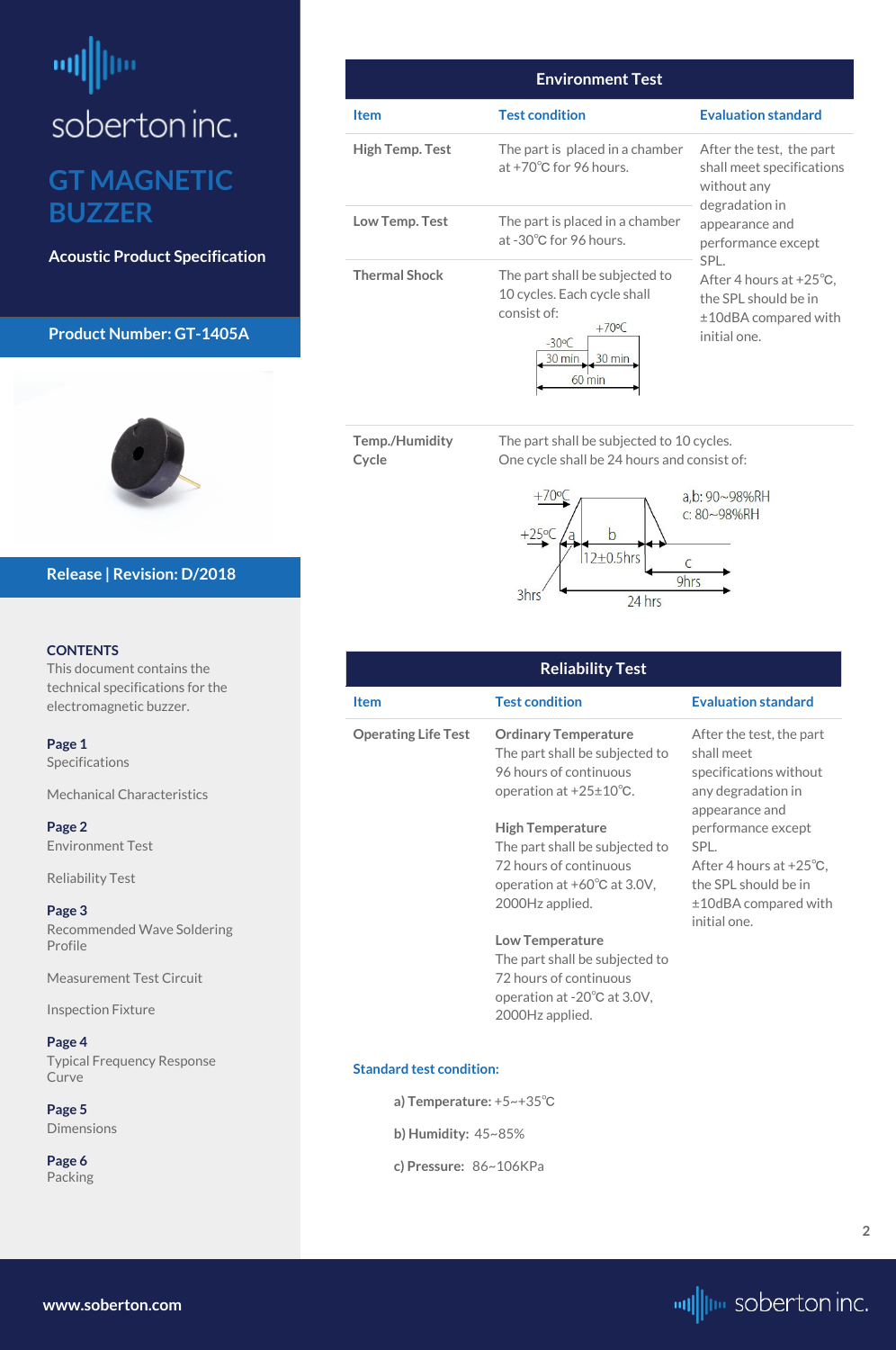## <span id="page-2-0"></span>soberton inc.

## **GT MAGNETIC BUZZER**

**Acoustic Product Specification**

#### **Product Number: GT-1405A**



#### **CONTENTS**

This document contains the technical specifications for the electromagnetic buzzer.

**[Page 1](#page-0-0)** [Specifications](#page-0-0) 

[Mechanical Characteristics](#page-0-0)

**[Page 2](#page-1-0)** [Environment Test](#page-1-0)

[Reliability Test](#page-1-0)

**Page 3** Recommended Wave Soldering Profile

Measurement Test Circuit

Inspection Fixture

#### **[Page](#page-3-0) 4**

[Typical Frequency Response](#page-3-0)  [Curve](#page-3-0)

**[Page](#page-4-0) 5** [Dimensions](#page-4-0)

**[Page](#page-5-0) 6** [Packing](#page-5-0)

#### **Release | Revision: D/2018**

**[www.soberton.com](http://www.soberton.com)**



### **Measurement Test Circuit**



#### **Recommended Temperature Profile for Reflow Oven**

**Recommendable wave soldering condition is as follows:**

**Note 1:** It is requested that reflow soldering should be executed after heat of product goes down to normal temperature.

**Note 2:** Peak wave temperature of 235˚C maximum of 10 seconds.

#### \* Wave Soldering profile of lead-free



#### **Inspection Fixture**

S.P.L Measuring Circuit Input Signal: 3.0 Vo-p, square wave, ½ duty , 2000Hz



Mic: RION S.P.L meter UC30 or equivalent S.G: Hewlett Packard 33120A Function Generator or equivalent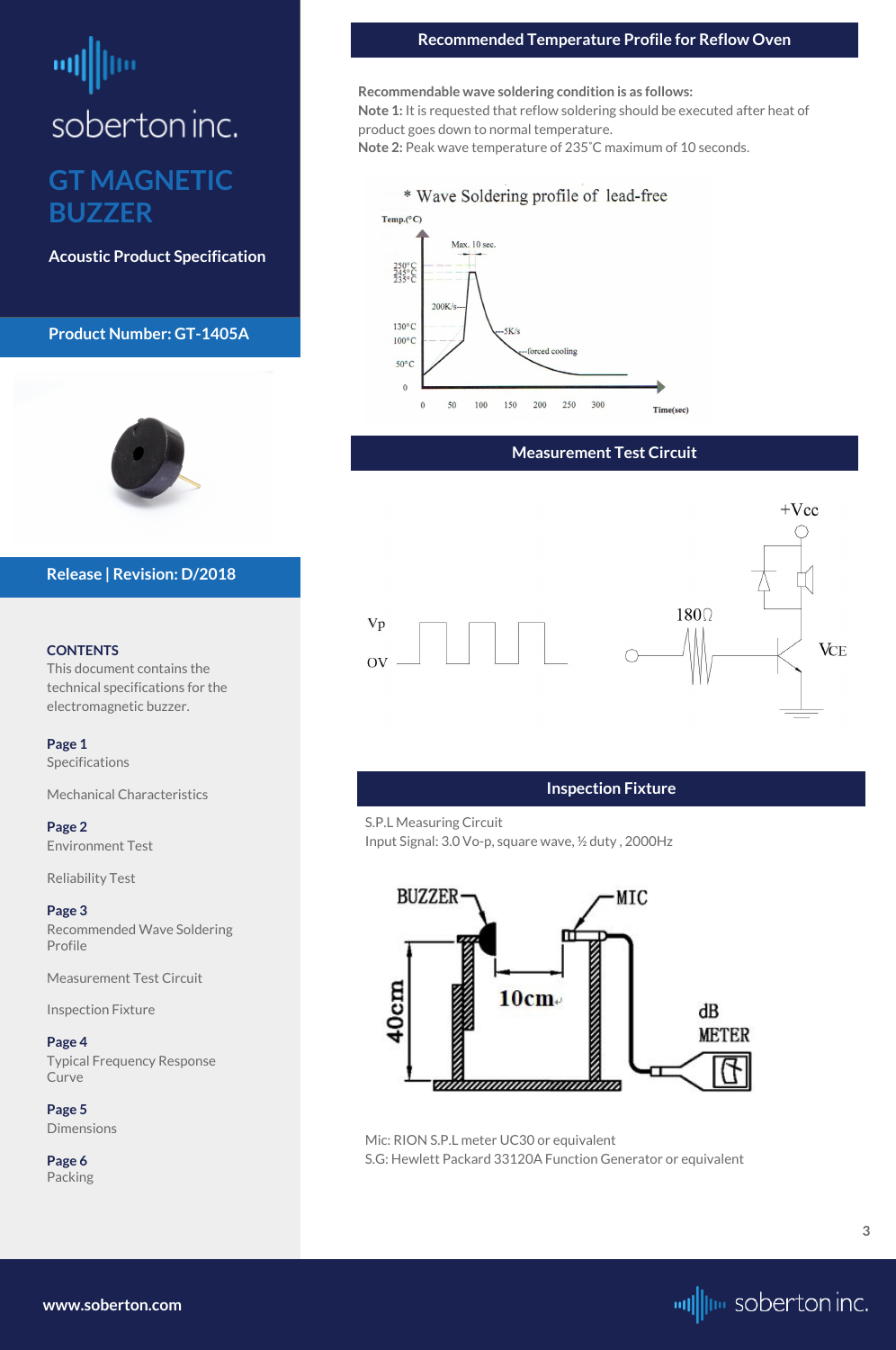## <span id="page-3-0"></span>咖 soberton inc. **GT MAGNETIC BUZZER**

**Acoustic Product Specification**

**Product Number: GT-1405A**

#### **CONTENTS**

This document contains the technical specifications for the electromagnetic buzzer.

Typical Frequency Response **Curve** 

**[Page 1](#page-0-0)** [Specifications](#page-0-0) 

[Mechanical Characteristics](#page-0-0)

**[Page 2](#page-1-0)** [Environment Test](#page-1-0)

[Reliability Test](#page-1-0)

**[Page 3](#page-2-0)** [Recommended Wave Soldering](#page-2-0)  [Profile](#page-2-0)

[Measurement Test Circuit](#page-2-0)

[Inspection Fixture](#page-2-0)

#### **Page 4**

**[Page](#page-4-0) 5** [Dimensions](#page-4-0)

**[Page](#page-5-0) 6** [Packing](#page-5-0)

#### **Release | Revision: D/2018**

**www.soberton.com**







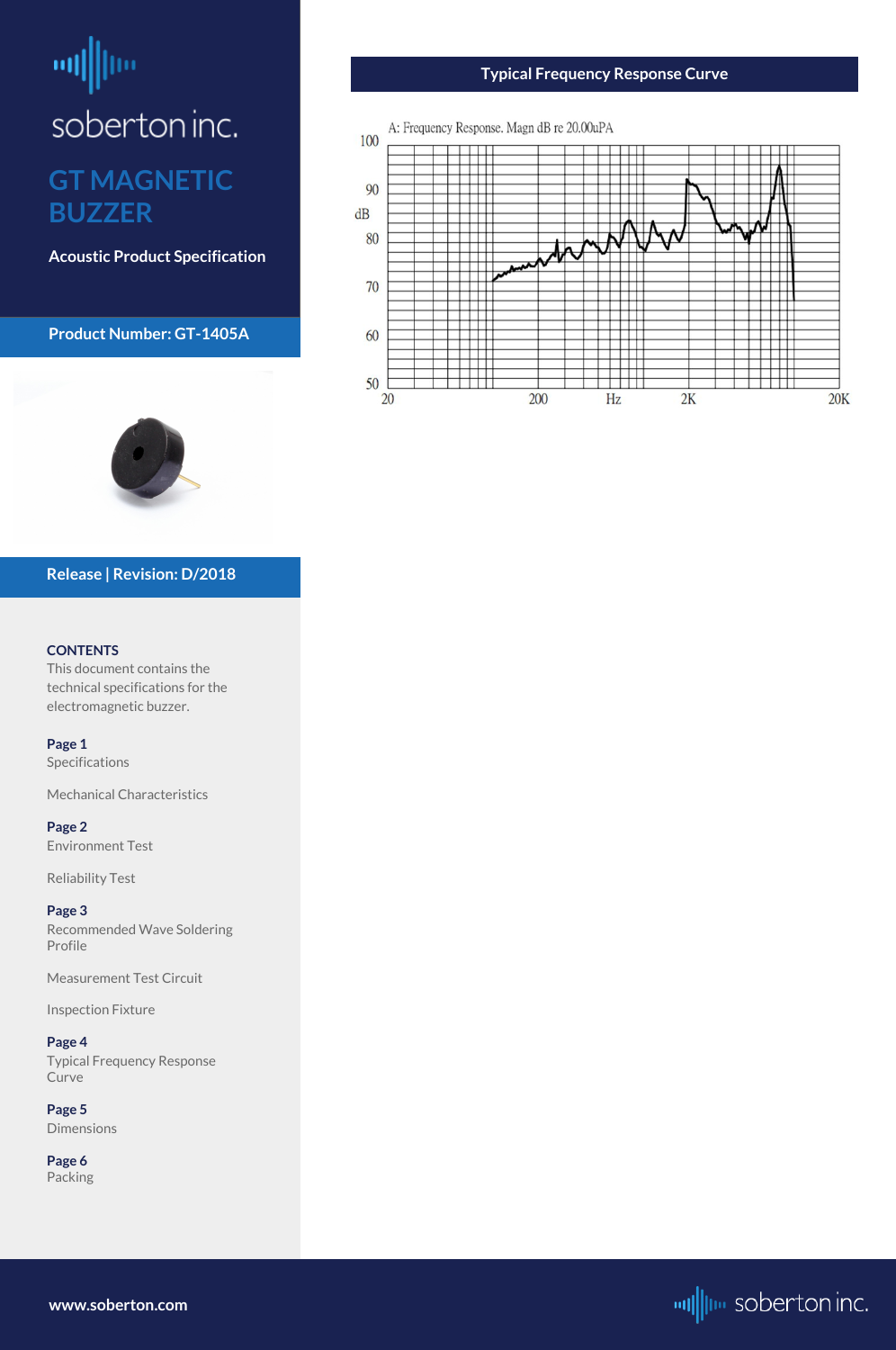## <span id="page-4-0"></span> $\left| \mathbf{u} \right|$ soberton inc. **GT MAGNETIC BUZZER**

**Acoustic Product Specification**

#### **Product Number: GT-1405A**



#### **CONTENTS**

This document contains the technical specifications for the electromagnetic buzzer.

**[Page 1](#page-0-0)** [Specifications](#page-0-0) 

[Mechanical Characteristics](#page-0-0)

**[Page 2](#page-1-0)** [Environment Test](#page-1-0)

# $0.140$





### **Release | Revision: D/2018**

| <b>Reliability Test</b>                                | No.            | <b>Part Name</b> | <b>Material</b>                  | Quantity       |
|--------------------------------------------------------|----------------|------------------|----------------------------------|----------------|
| Page 3<br><b>Recommended Wave Soldering</b><br>Profile | $\mathbf 1$    | Case             | <b>PPO</b>                       | $\mathbf 1$    |
|                                                        | $\overline{2}$ | Diaphragm        | Ferrum                           | $\mathbf 1$    |
| <b>Measurement Test Circuit</b>                        | 3              | Magnet           | Poly + Ferrite                   | $\mathbf 1$    |
| <b>Inspection Fixture</b>                              | 4              | Coil             | Copper                           | $\mathbf 1$    |
| Page 4<br><b>Typical Frequency Response</b>            | 5              | Frame            | Ferrum                           | $\mathbf 1$    |
| Curve<br>Page 5                                        | 6              | PCB              | Epoxy Glass Fiber Cloth + Copper | $\mathbf 1$    |
| <b>Dimensions</b>                                      | 7              | <b>PIN</b>       | Copper                           | $\overline{2}$ |
| Page 6<br>Packing                                      |                |                  |                                  |                |
|                                                        |                |                  |                                  |                |

**[www.soberton.com](http://www.soberton.com)**



#### **Dimensions**

 $2 - 0.07$ 

Tolerance: ±0.5 (unit: mm)